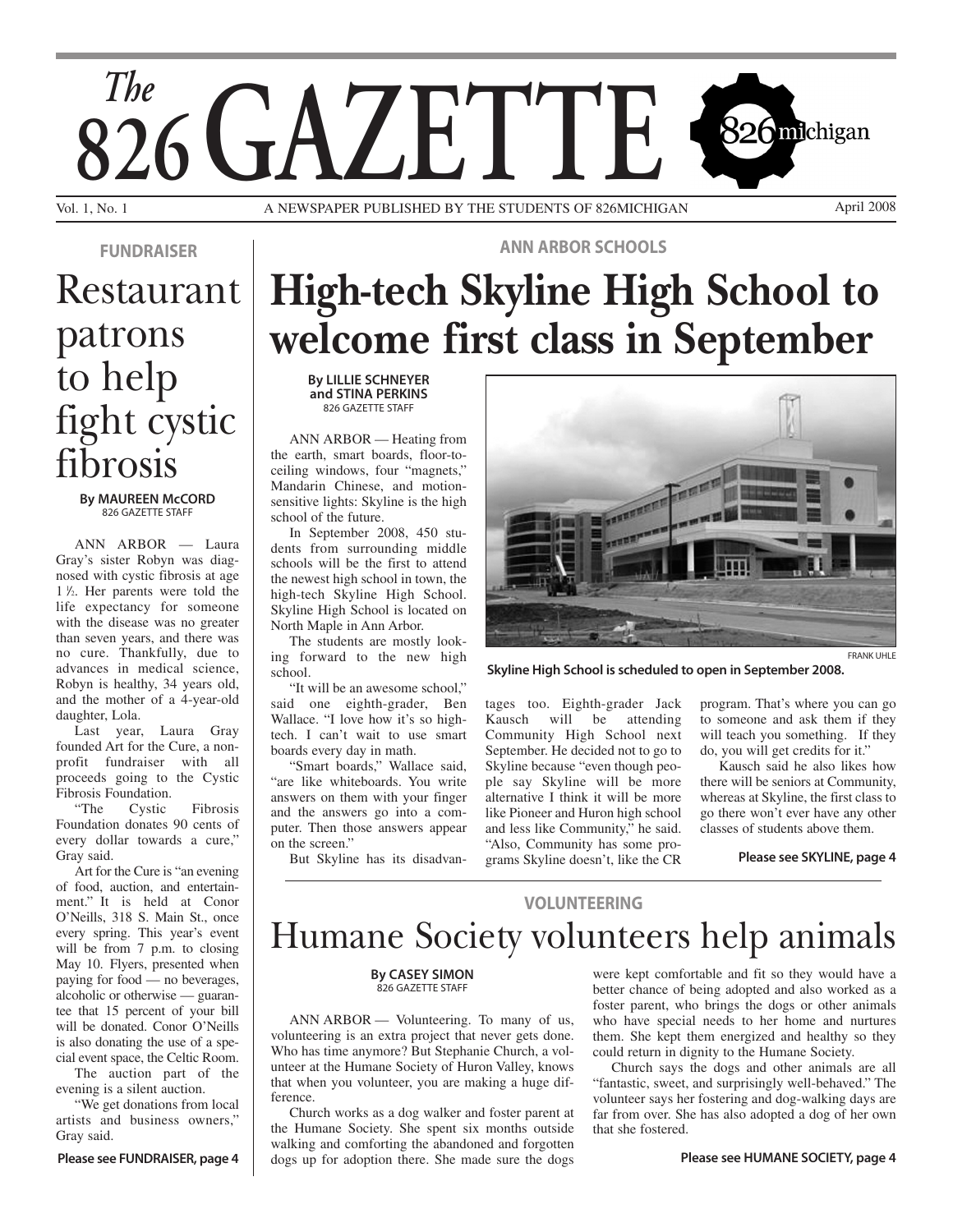### PAGE 2 **THE 826 GAZETTE** ANN ARBOR, MICH.

![](_page_1_Picture_2.jpeg)

115 E. Liberty St. Ann Arbor, MI 48104 (734) 761-3463 www.826michigan.org

#### *826MICHIGAN STAFF*

Executive Director Amanda Uhle

Program Director Amy Sumerton

Interns Jen Halas Jared Hawkley Lauren Koski

#### *826 GAZETTE STAFF*

Instructor Erik Gable

Facilitators Kathryn Carney Chris Miller Adrienne Young

Staff Writers Aja Bamberger Preston Horvath William Li Maureen McCord Stina Perkins Lillie Schneyer Casey Simon Andrew Yoo

#### *PRINTING DONATED BY*

![](_page_1_Picture_13.jpeg)

826michigan is a non-profit organization dedicated to supporting students aged 6 to 18 with their creative and expository writing skills, and to helping teachers inspire their students to write. 826 opened its doors in June of 2005. Since then, we have been blessed with students, tutors, and volunteers overflowing with enthusiasm.

We believe that great leaps in learning can happen with one-on-one attention, and that strong writing skills are fundamental to future success. To make that a reality, we provide drop-in tutoring, after-school workshops, in-schools tutoring, help for English language learners, and assistance with student publications.

All of our programs are challenging and enjoyable, and ultimately strengthen each student's power to express ideas effectively, creatively, confidently, and in his or her individual voice. And best of all, all 826michigan events and activities are offered completely free of charge.

## Welcome to the new 826 Gazette *FROM THE PUBLISHER*

*By AMANDA UHLE* 826MICHIGAN EXECUTIVE DIRECTOR

#### Dear reader,

This is it! You're holding the first-ever edition of the 826michigan Gazette, a publication written and reported entirely by local students ages 10-14.

Picture this: on a Tuesday evening, several middle school students are gathered around a big table in the 826michigan writing lab listening to Erik Gable, the special projects editor of The Daily Telegram in Adrian. As they talk about story ideas, Erik helps them hone the concepts, gives each student tips about research and execution of the story and somehow manages to intersperse key journalism concepts with their excited chatter. As students get to work, 826michigan volunteers assist with editing, helping to get everything typed and organized for publication. Not only are these students receiving an unmatched opportunity to learn and grow as writers and to have their work published, they are also benefiting from Erik's example as a mentor and a professional.

826michigan makes opportunities like this possible for students every day. We believe that writing is an essential skill in life for everyone, and we know that providing students the chance to work oneon-one with professionals like Erik

![](_page_1_Picture_23.jpeg)

*A typical day at 826michigan includes drop-in tutoring sessions like the one shown here.*

is a powerful way to inspire, motivate and teach young people. We also believe in offering all of our programs completely free of charge to encourage the broadest possible audience to participate.

Erik, like so many of the caring, intelligent adults who volunteer their time as 826michigan tutors and teachers, also believes in these things. I am so proud of the students and the volunteers who have made the 826michigan Gazette possible. The students have succeeded in writing interesting, heartfelt stories about their own community. The

volunteers have shown the unique patience and skill required to truly respect and understand young people's ideas and help translate those ideas into each student's own individual voice as a writer.

I encourage you to read this issue closely and consider the thoughtful time and energy evident in each story. And watch for the next issue of the 826michigan Gazette in summer 2008.

Warmly,

Amanda Uhle Executive Director

### *ENVIRONMENT*

### Michigan's Green Schools initiative aims to make schools more environmentally friendly

#### *By ANDREW YOO* 826 GAZETTE STAFF

ANN ARBOR — A few years ago, the Michigan legislature and governor enacted the Green School Act, an environmental law intended to keep Michigan clean and neat.

The Michigan Green School Law indicates that any school (public or private) may join the Green School Program. It has 20 requirements total, each counting as one point. Any school that completes 10 of the requirements will be named as a Green School,

and it will receive the official Green School certificate and a Green School flag. Here are some of the examples of requirements:

❐ The school must recycle paper and magazines.

❐ The school must observe Earth Day.

❐ The school must have an ecology club to help the local environment be clean.

Angell Elementary School hopes to achieve Green School certification. Thomas Yager, leader and founder of the Angell ecology club, said Bach Elementary School also hopes to participate in the Green School program.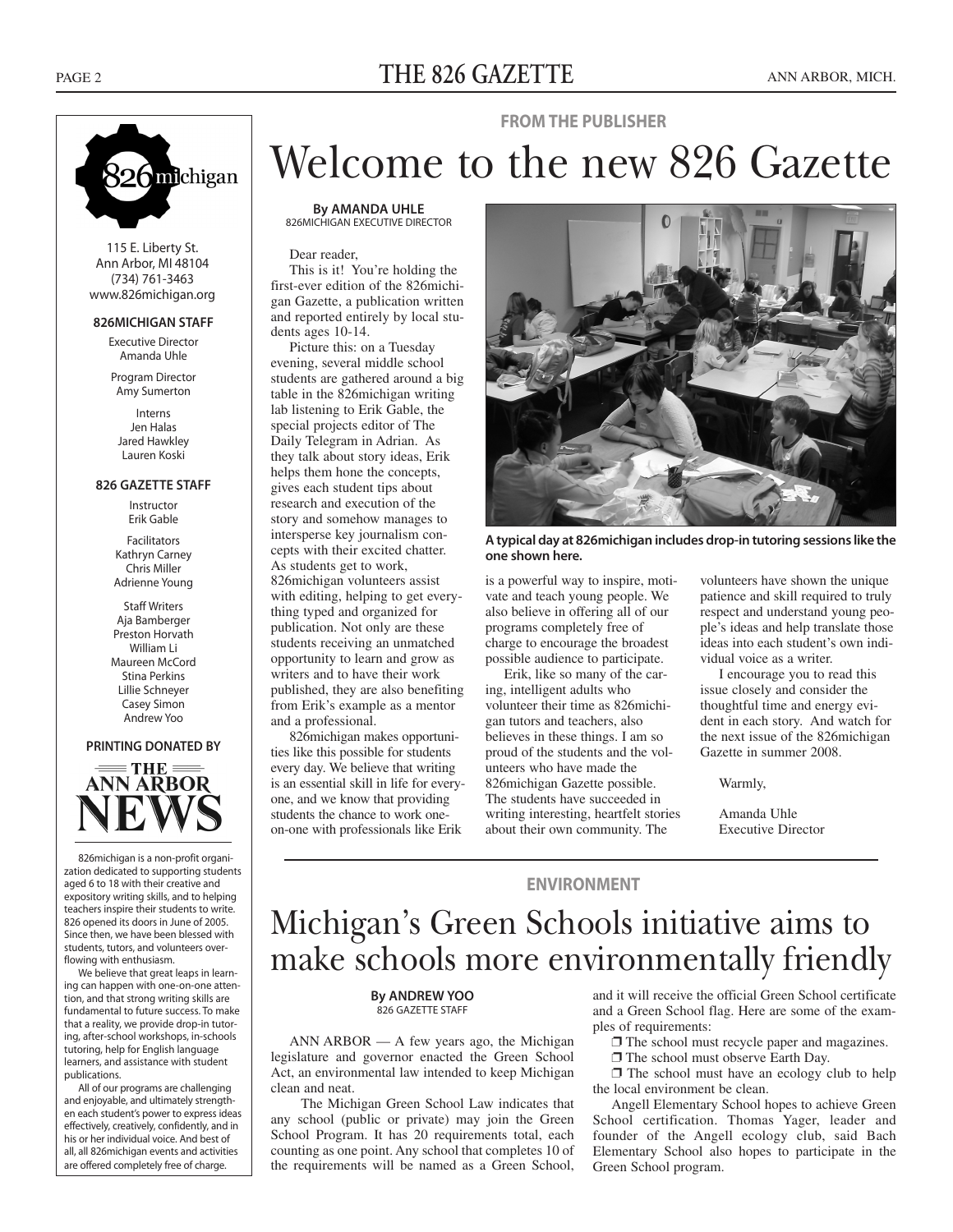#### *By AJA BAMBERGER* 826 GAZETTE STAFF

ANN ARBOR — We always hear about sports players on television, on the radio or from other sources but we never really hear about the people who coach them. Nick Roumel has a lot to say about being an Ann Arbor Community Recreation and Education coach. He is the head coach for the girls' Rec & Ed soccer team "The Pumas."

Roumel said in an e-mail interview that his favorite part of being a coach is "getting to know the girls. Watching them grow over the years, watching them improve as players, getting better with teamwork and gain self-confidence."

"I also like getting to know the girls' families and having them support the team by coming to games, cheering and helping," he said.

Of course, there are usually things people don't like about whatever they do. Roumel's least favorite part about this job is when players get hurt and when a player leaves the team. He also doesn't like it when the players don't have fun playing games and when they lose games.

![](_page_2_Picture_8.jpeg)

AJA BAMBERGER

*Nick Roumel is the head coach of the Pumas, a soccer team in the Ann Arbor Community Recreation and Education program.*

Roumel said he didn't play very much soccer before he became a coach. One of his daughters, Kate, used to play on a high school team and his youngest daughter, Olivia, plays on the Pumas.

"I played as a kid and I played just a little recreationally in high

#### *On the Web*

*Community Recreation and Education:* reced.aaps.k12.mi.us

school and college," he said. "I have played a lot of sports though."

There are a lot of challenging things about being a coach but there is one easy thing in Roumel's opinion. That's "probably getting a player to go out on the field and play," he said. "That's because the girls are always enthusiastic about playing."

And there many challenges for Roumel as a soccer coach. One is that when new girls come they have to learn to play together as a team. Another is giving everyone a fair amount of time to be in the soccer game, and there are many other things, like not having actual goals on his practice field.

Roumel has been a soccer coach for seven years.

"I was an assistant coach with the Pumas when the girls were in kindergarten and I've been head coach for about three years, since fourth grade," he said.

## *HEALTH* High-heeled shoes can be hazardous to your feet

*By WILLIAM LI* 826 GAZETTE STAFF

ANN ARBOR — The fact that high heels are dangerous to your health are old news by a long shot. Orthopedists have been warning women for years that high heels can contribute to a combination of conditions from corns and calluses to hammertoes, arthritis, chronic knee pain, sprained ankles and back problems, according to research reported in the HealthLink newsletter published by Yale-New Haven Hospital.

Osteoarthritis is a disease. The exact cause is unknown, but there are several factors that contribute, including injuries, age, congenital predisposition and obesity. It is characterized by the breakdown of the articular cartilage within the joint. When the cartilage breaks down, the cushion is lost, and the bones grind together. This causes pain, swelling and decreased motion. Osteoarthritis commonly affects weight-bearing joints like the knee, but it can affect any joint in the body.

Osteoarthritis can be cured depending on the stage it's in. If it is caught in earlier stages, glucosamine and chondroitin sulfate supplements may be helpful. Doctors give injections of Synvisc, which can be helpful up to six months and then additional shots are necessary. If the arthritis is more advanced, they can do arthroscopic surgery to clean the joint of debris and repair any torn cartilage. If the arthritis is well advanced, total knee replacement may be needed.

High heels can also cause foot problems, including metatarsalgia, which is pain in the ball of the foot. Another foot problem, called Morton's neuroma, which is 10 times more common in woman than men, is caused by a thickening tissue around a nerve. It usually develops in response to irritation and excessive pressure, such as the weight burden high heels place on the balls of the feet. It is treated with orthotics, cortisone injections, and in stubborn cases, surgery.

But not everyone takes a negative view of high heels.

"I think high heels are dangerous if you run in them. But if you walk in them, it should be all right," said Priya Ghandikota, a student at Slauson Middle School in Ann Arbor.

Flat shoes are not the ideal for overall foot and leg health either. Low heels of one-half to three-quarters of an inch are good for the front and back of the foot. Square-toed shoes with a roomy toe box help prevent the pinching and scrunching of feet that can lead to lots of painful problems.